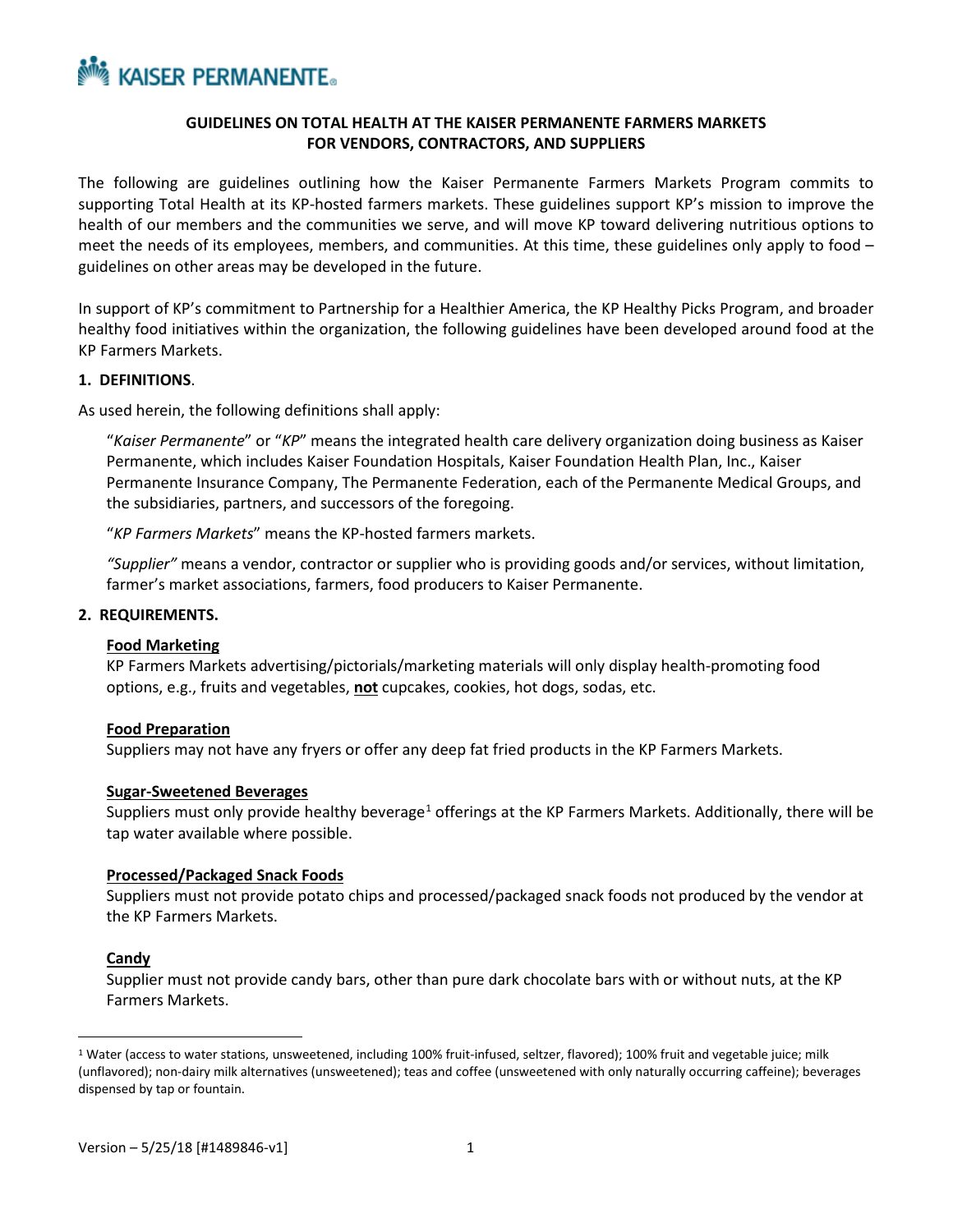

## **Portion Control and Elimination of High Fat Foods**

Supplier must limit portion sizes of baked goods/frozen desserts and saturated fat in meat/poultry items. Supplier must not provide certain high fat baked goods. See Section 3 below.

## **Implementing Healthier Prepared Food Options**

Suppliers will make efforts to implement *"Suggestions for Providing Healthier Prepared Foods at KP Farmers Markets."* See Section 4 below.

## **Nutrition Labeling and Overall KP Farmers Market Prepared Food Offerings**

KP National Farmers Market Coordinator will work to determine feasibility of obtaining nutritional information for all items in the KP Farmers Market, with the desired outcome of having all food items in the KP Farmers Markets labeled at the point of purchase/service with calories per serving and requiring each prepared food vendor to offer a minimum percentage (at least 60%) of healthy food options.

# **3. FOODS AND BEVERAGES NOT ALLOWED IN KP FARMERS MARKETS.**

*The requirements in this Section 3 have been developed to eliminate items that are clearly in conflict with a food environment that supports healthy choices and behaviors for Kaiser Permanente members, employees, and visitors. Suppliers must not offer the following at KP Farmers Markets:*

## **Beverages**

Energy drinks (regular and sugar free) Beverages with added sugar, high fructose corn syrup, honey, maple syrup, agave, or other sweeteners Juice drinks that are not 100% juice *Note: Sweetener for coffee or tea can be provided for customer to add on their own.*

## **Processed/Packaged Snack Foods**

Potato chips and processed/packaged snack foods not produced by the vendor

## **Candy**

Candy bars other than pure dark chocolate bars with or without nuts

## **Baked Goods** *(sold for immediate consumption)*

Cookies, baklava or bars/brownies serving size more than 1½ oz Cake serving size more than 2 oz Sweet breads, e.g., banana bread, zucchini bread, serving size more than 2 oz Muffins serving size more than 3 ½ oz Pie or cobbler serving size more than 4 ½ oz Danish and pastries, croissants, bear claws, turnovers Donuts *Note: Baked goods sold in bulk for consumption outside of the KP Farmers Market, such as whole pies, cakes, sweet breads, must contain at least six servings at the serving sizes listed above and must be packaged for consumption outside of the KP Farmers Market.*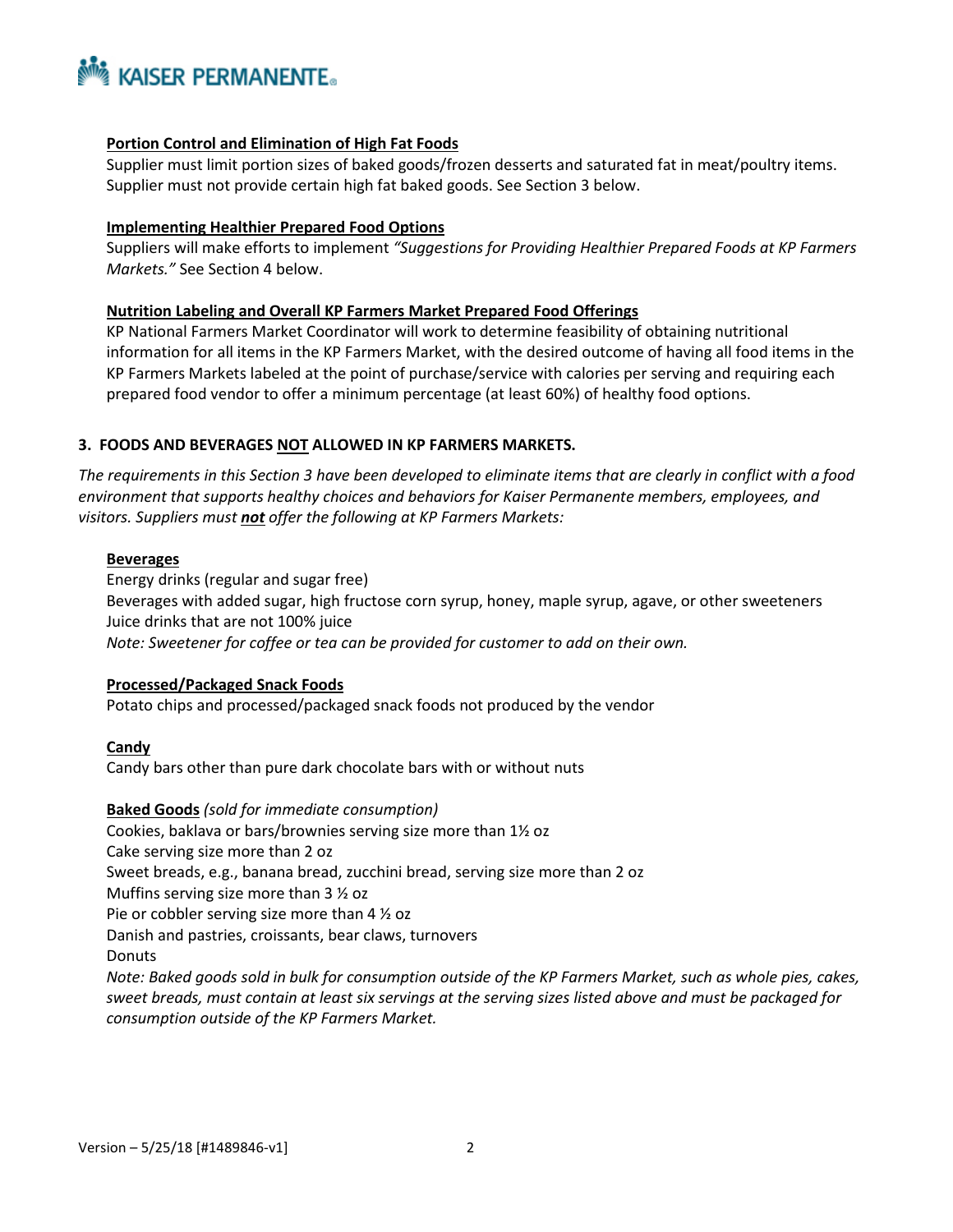

# **Meats**

Meat and poultry products sold at the KP Farmers Market for immediate consumption (e.g., beef or turkey burgers, sausages and hot dogs, lunch meats and other meats) with more than 10 g fat or more than 4 g saturated fat per serving.

## **Prepared Foods**

Tamales and similar items with lard, hydrogenated oils or transfats, and more than 8 ounces per serving.

## **Kettle Corn**

## Carmel coated popcorn

*Note: Savory popcorn meeting the standards for Healthy Sides and Snacks in Kaiser Permanente's Healthy Picks Program Guide is permitted. Kaiser Permanente's Healthy Picks Program Guide is available at: [http://supplier.kp.org/healthypicks/index.html.](http://supplier.kp.org/healthypicks/index.html) Kettle corn with sugar will be phased out. In the meantime, existing kettle corn at KP Farmers Markets must meet the Kaiser Permanente's Healthy Picks criteria per package: no more than 200 calories, no more than 15 grams of sugar, no more than 200 mg of sodium; must be made with healthy fats such as olive oil, corn oil, canola oil, sunflower oil, safflower oil (no trans fats).* 

## **Desserts**

Frozen desserts, such as ice cream, frozen yogurt, gelato with more than 300 calories per serving either if sold as an individual serving for immediate consumption or sold in bulk for consumption outside of the KP Farmers Market.

## *Note on Condiments*

*Condiments such as jams, jellies, relish, chutneys, dips, hummus are permitted in the KP Farmers Markets, since typical portion size is about one tablespoon. Vendors are encouraged to limit added sugar and educate about healthy portion sizes. For full fat toppings on baked potatoes, e.g., not more than one tablespoon of sour cream and one teaspoon of butter per potato; on crepes, not more than one tablespoon of whip cream or other full fat topping.*

# **4. SUGGESTIONS FOR PROVIDING HEALTHIER PREPARED FOODS AT KP FARMERS MARKETS.**

In this Section 4 are ideas that KP Farmers Market prepared food Suppliers can implement to align with Kaiser Permanente's Total Health mission.

## **Suggestions for providing healthier food:**

- **Reduce portion size** of items that have excess fat, sodium, or sugar.
- **Use healthy fats** such as olive oil, canola oil, or a margarine made without trans-fat.
- **Offer healthy sides** with entrees, such as green salads, fresh fruit cup, plain yogurt with fruit mix-ins.
- **Remove/replace** non-fruit based pies (i.e. cream pies) with fruit-based pies.
- **Substitute lighter items** in prepared food:
	- o Low-fat or fat-free mayonnaise
	- o Fat-free or low-fat sandwich spreads, such as mustard, chutneys, etc.
	- o Fat-free sour cream or Greek yogurt on Mexican food and baked potatoes
	- o Low-fat or reduced-fat shredded cheese on Mexican food and baked potatoes
	- o Salsa, scallions, low-fat cottage cheese, or hummus on baked potatoes